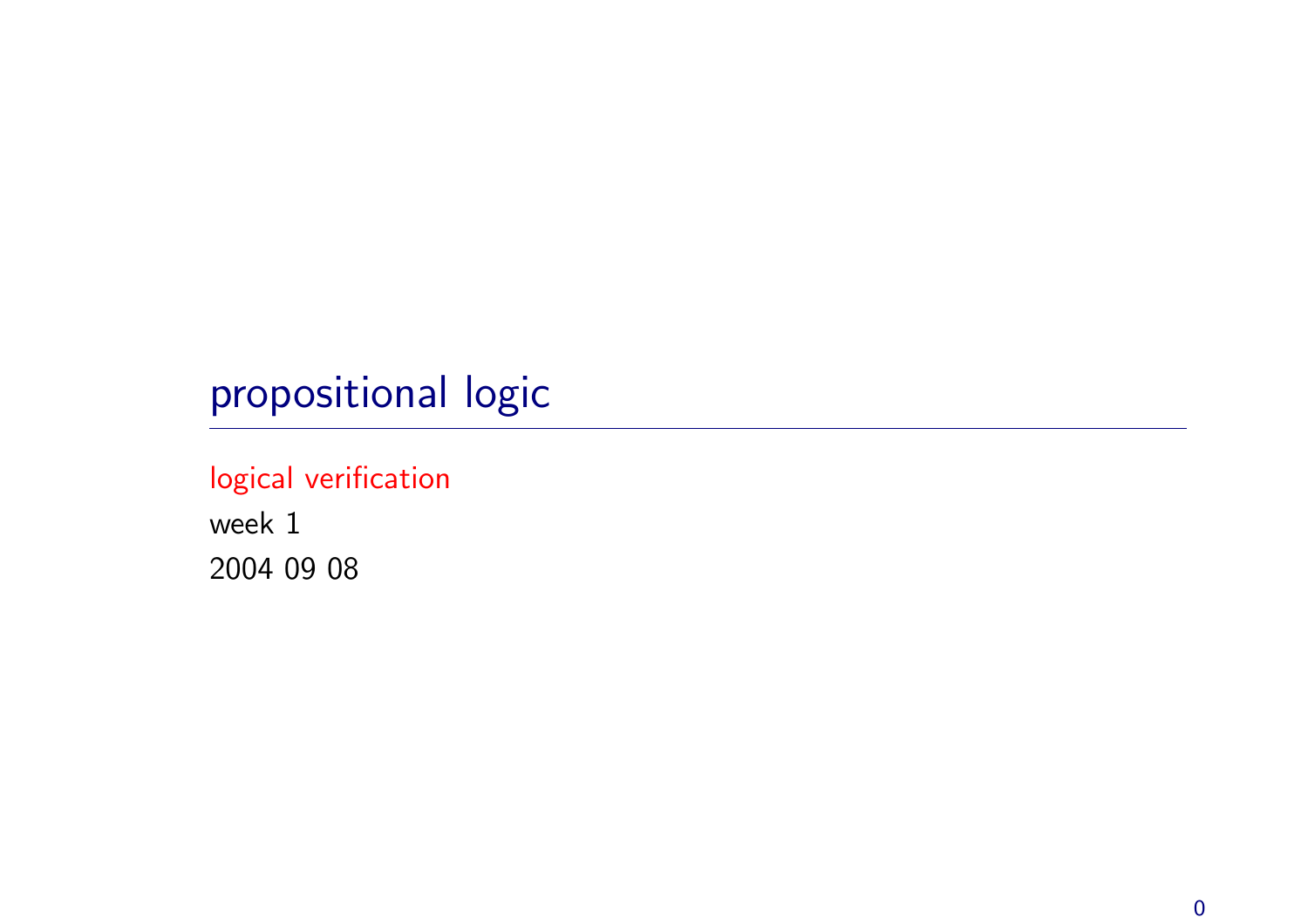# who



Femke





Freek



Paulien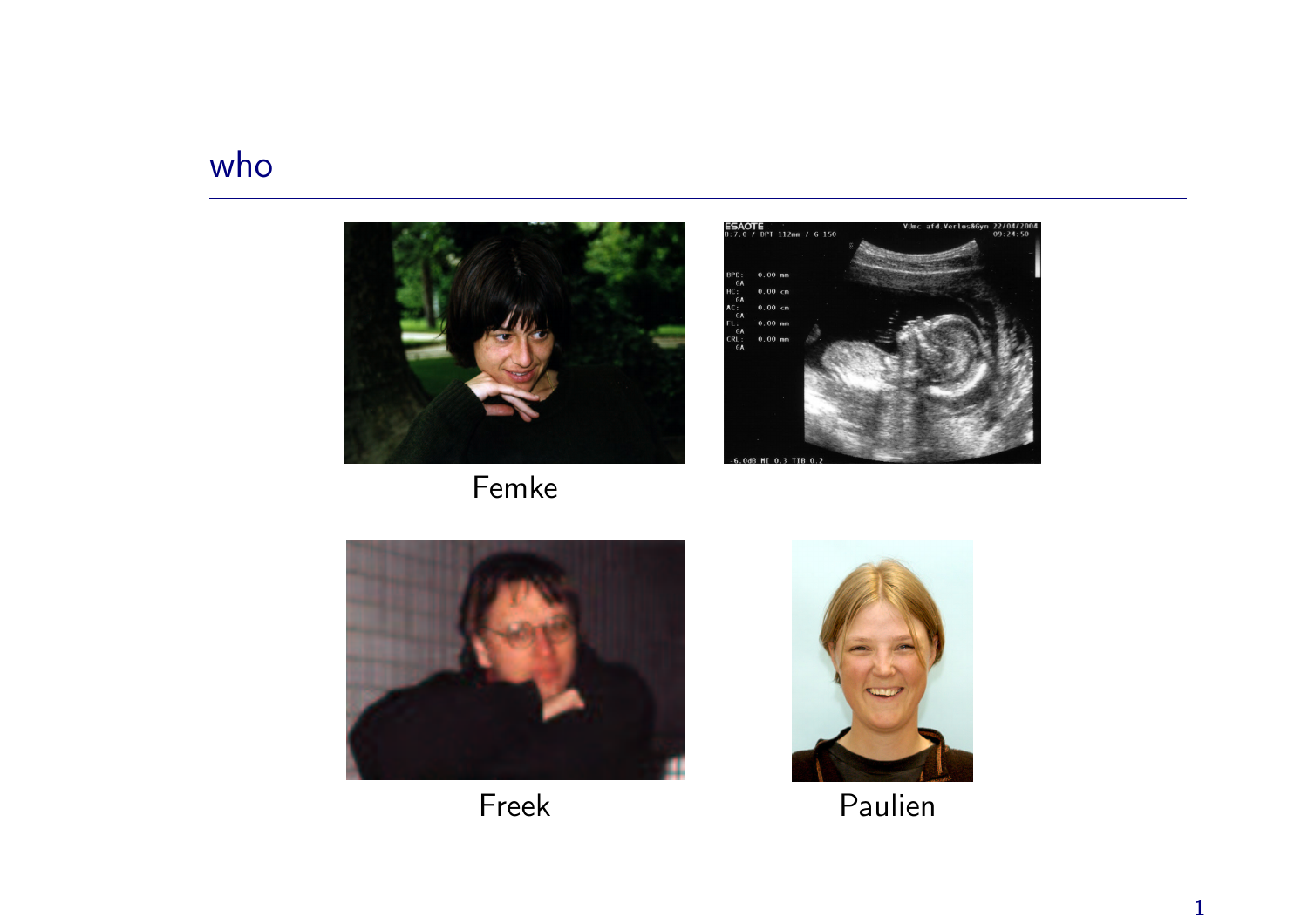### what

- 13 lectures
- practical work
	- $-$  Coq proofs  $\&$  paper proofs
	- $-$  9 out of  $12\,$
- final test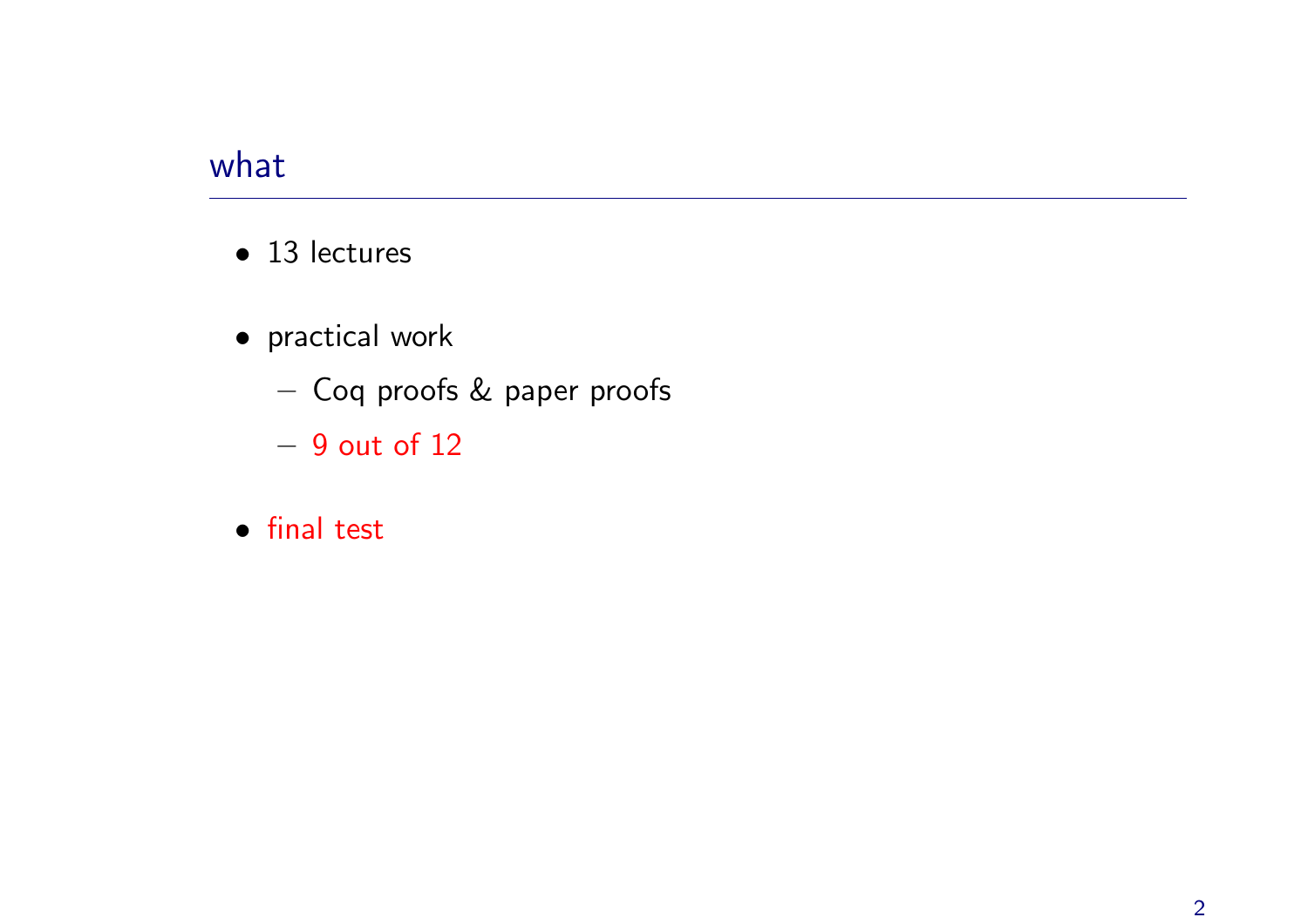### stuff

- hand out
	- $-$  course notes
	- exercises
- web page
	- hand out
	- files for the exercises
	- solutions for the exercises
	- slides
	- old tests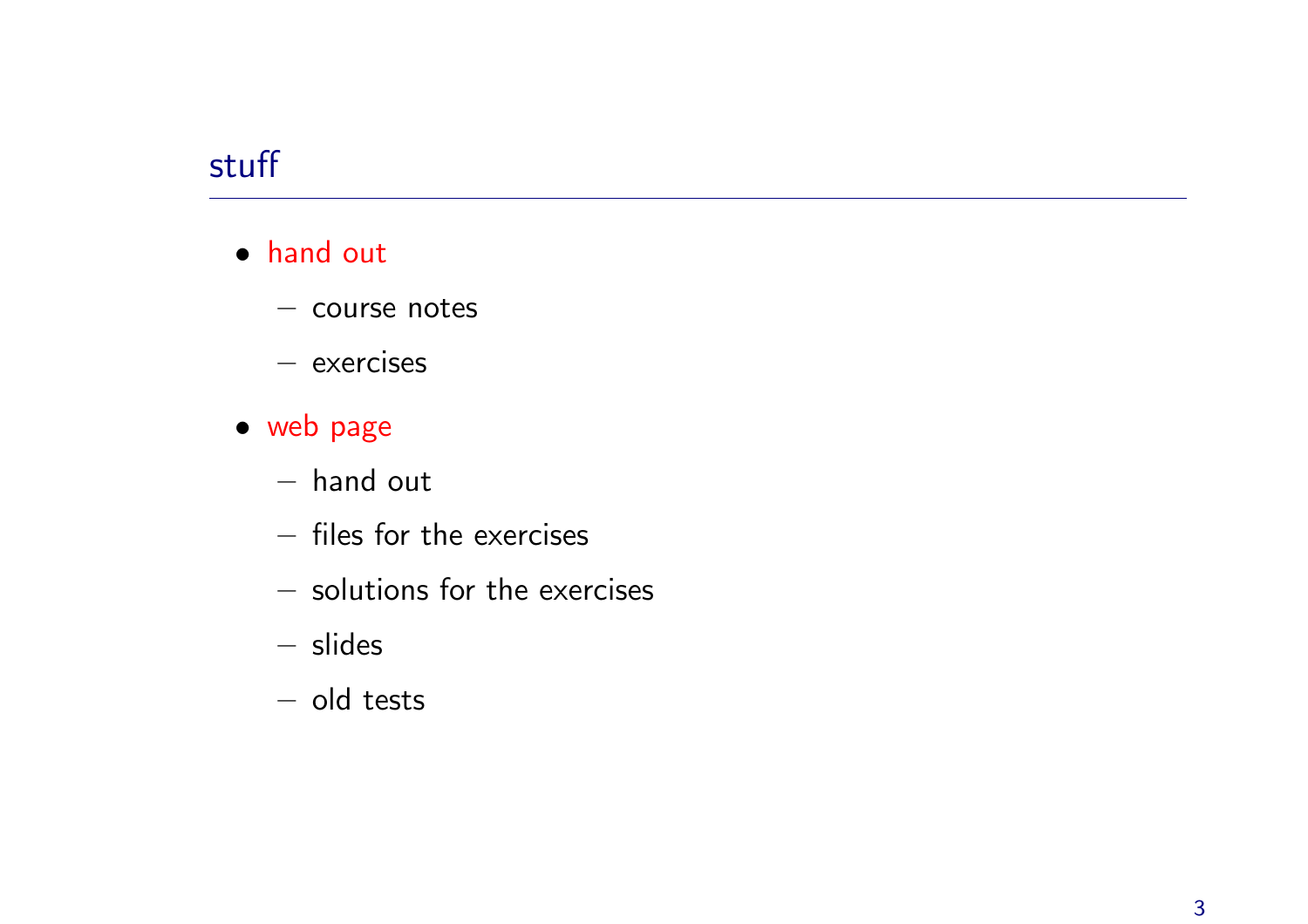### where

• lectures: S201 Coq lab: S345

http://www.cs.vu.nl/~tcs/al/ tcs@cs.vu.nl

• Freek:

tuesdays & wednesdays: U333 freek@cs.ru.nl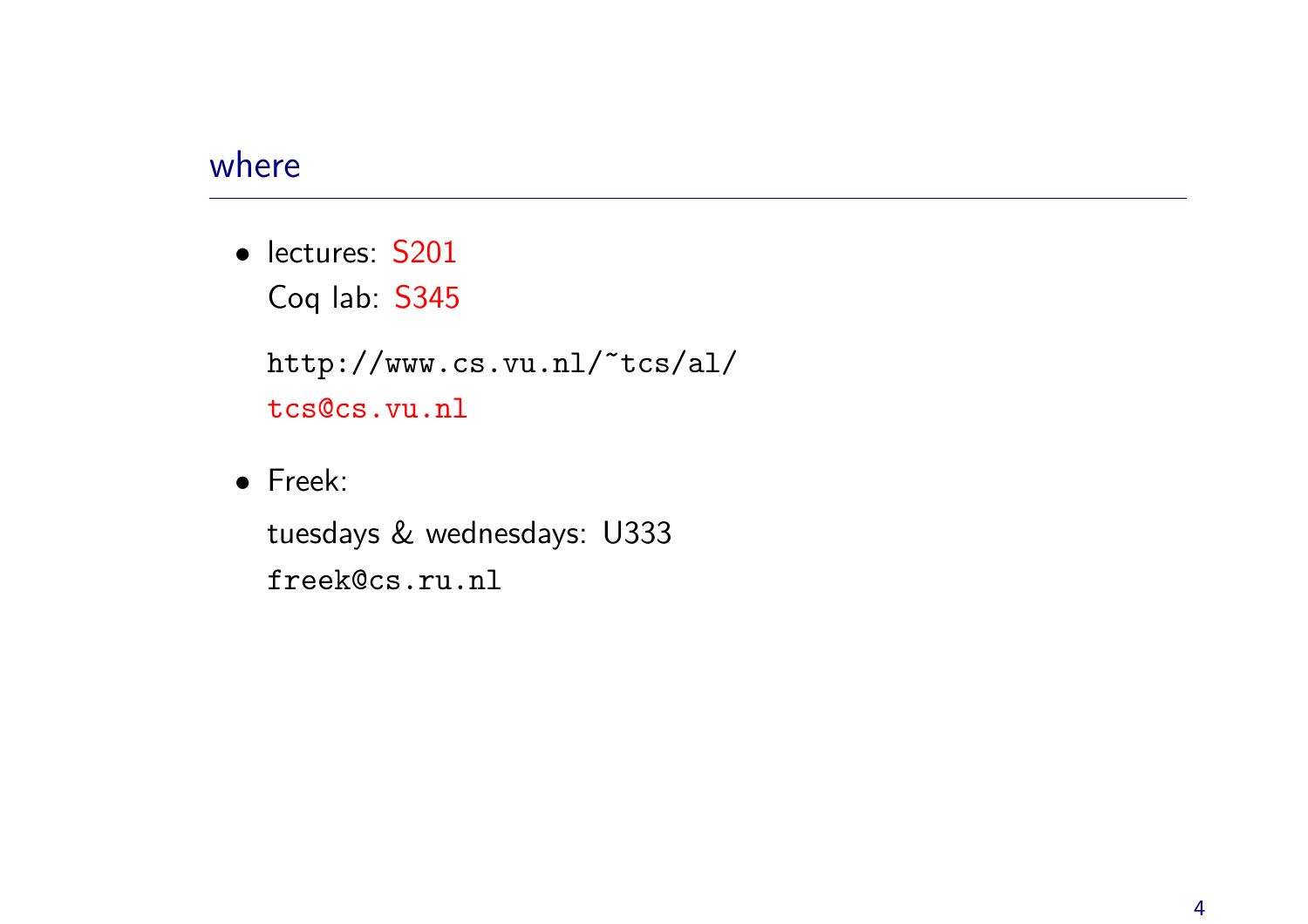# topic

computer science

formal methods

proof assistants

type theory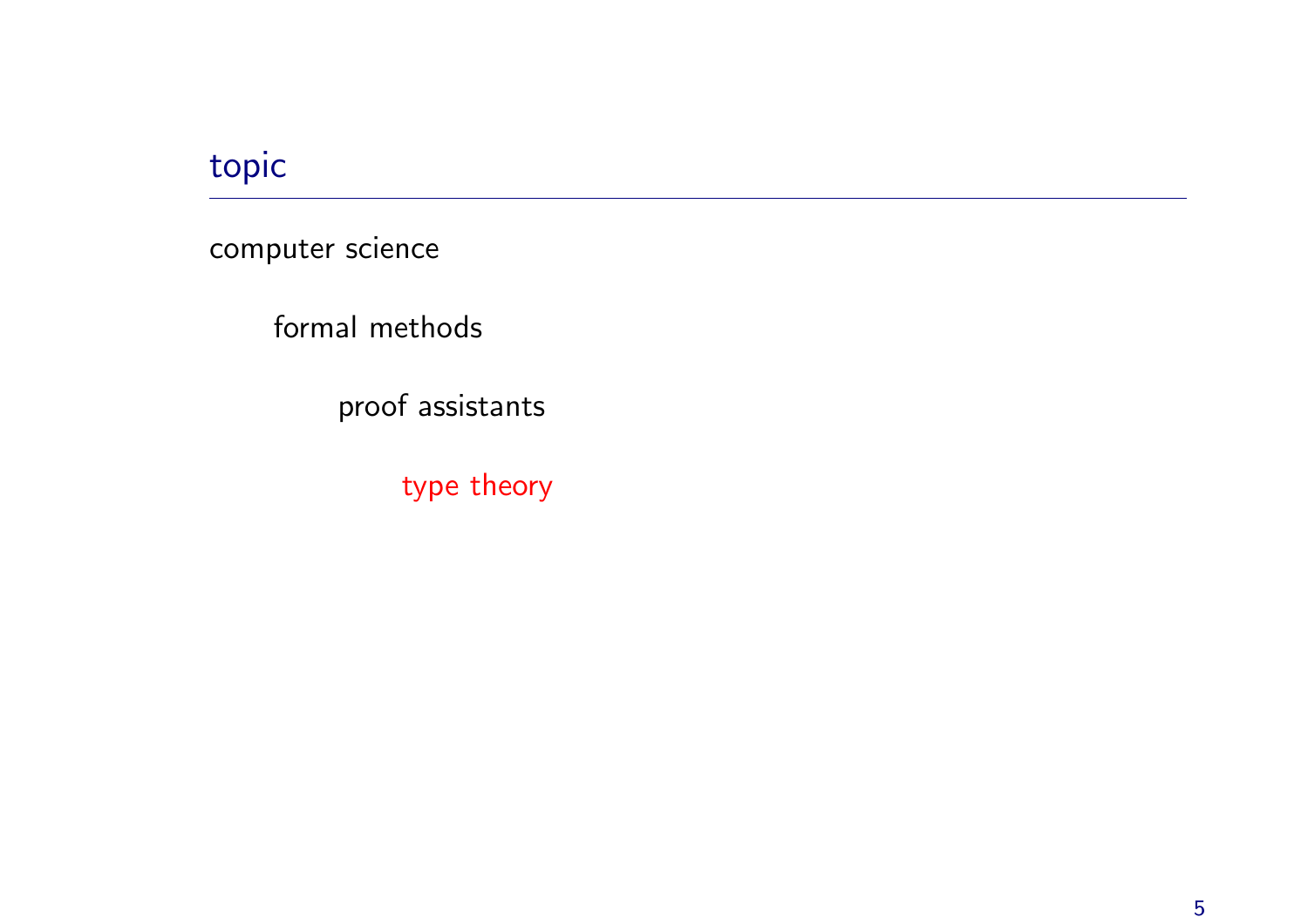# examples of applications of formal methods

- Intel bug
- driverless train
- spacecraft
- credit cards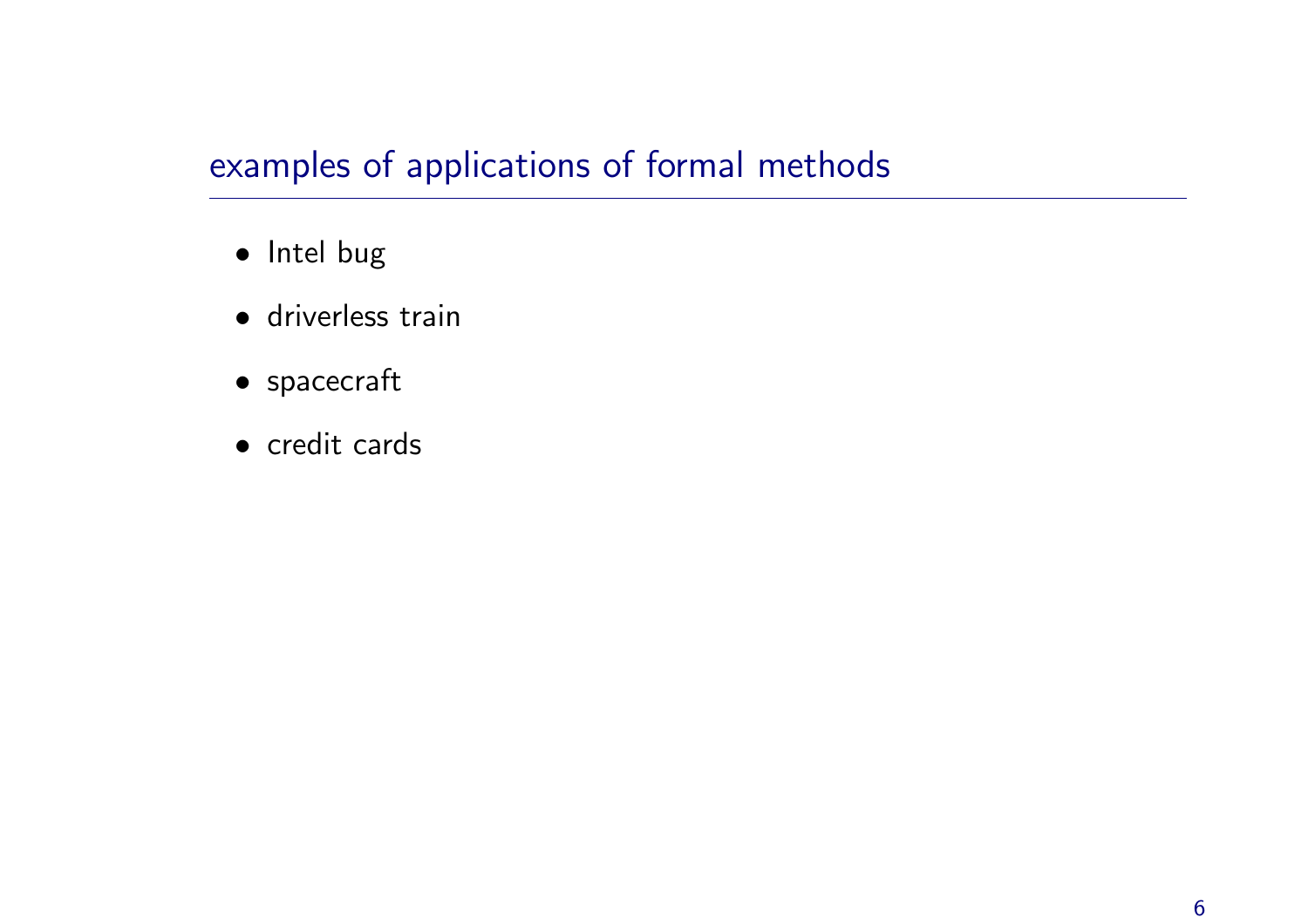# proof assistants

- PVS
- Co q/NuPRL
- ACL2
- HOL/Isabelle
- Mizar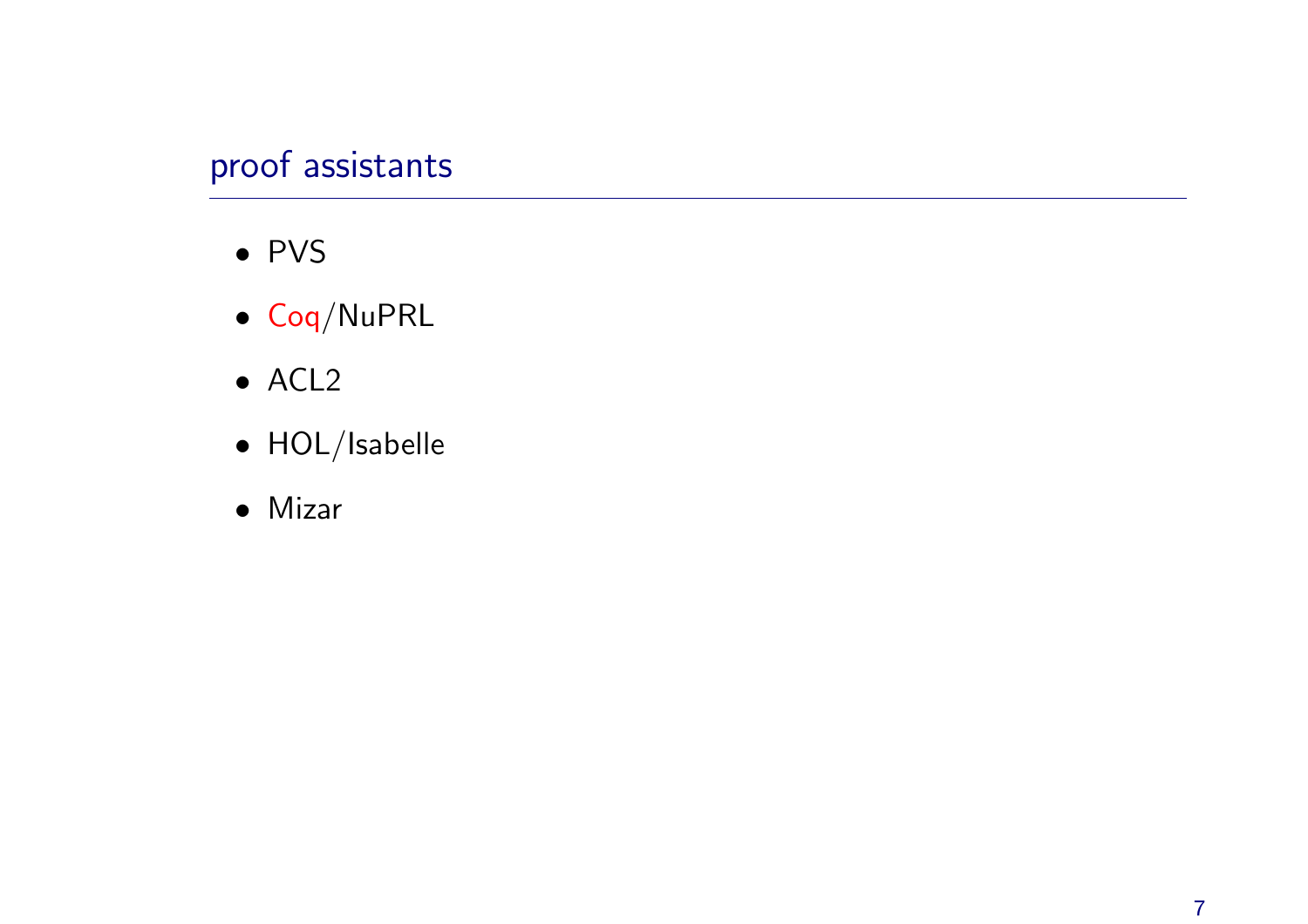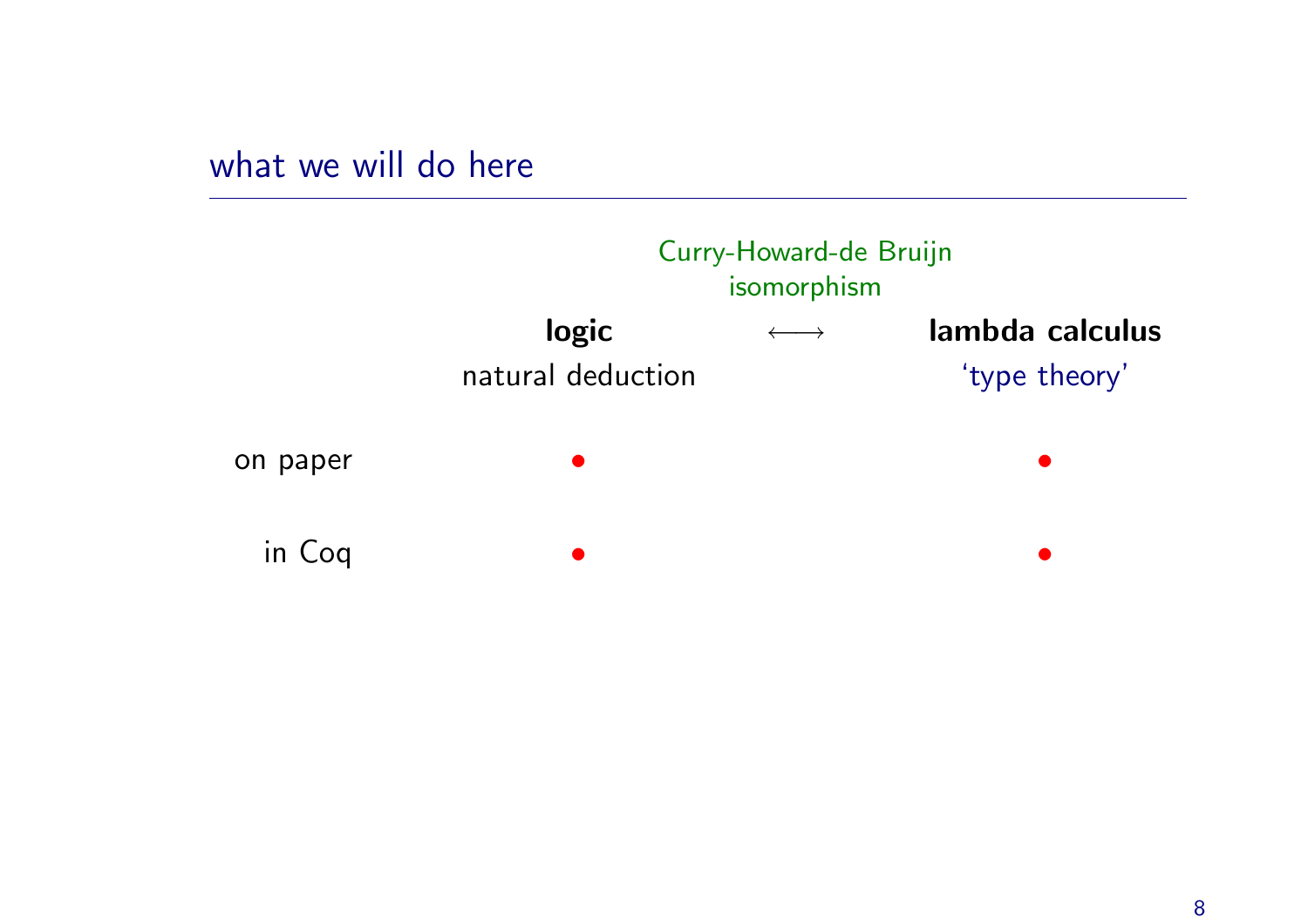### logics

- the systems in this course
	- propositional logic  $\longleftrightarrow$  calculus called  $\lambda \rightarrow$ 
		- predicate logic  $\longleftrightarrow$  calculus called  $\lambda P$
	- 2nd order propositional logic  $\longleftrightarrow$  calculus called  $\lambda 2$

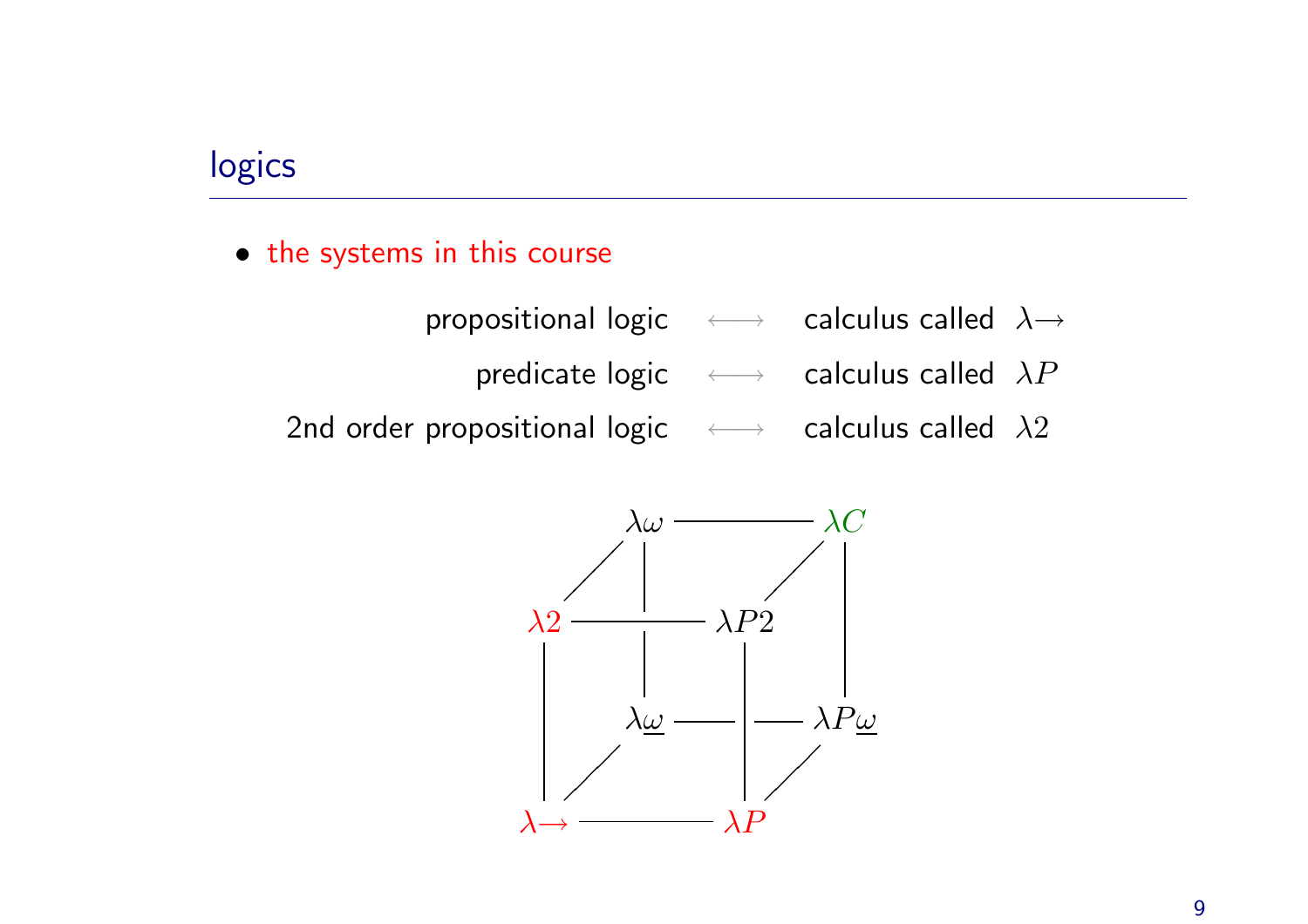### and also

- inductive types
	- built-in
	- $-$  higher order encoding
- program extraction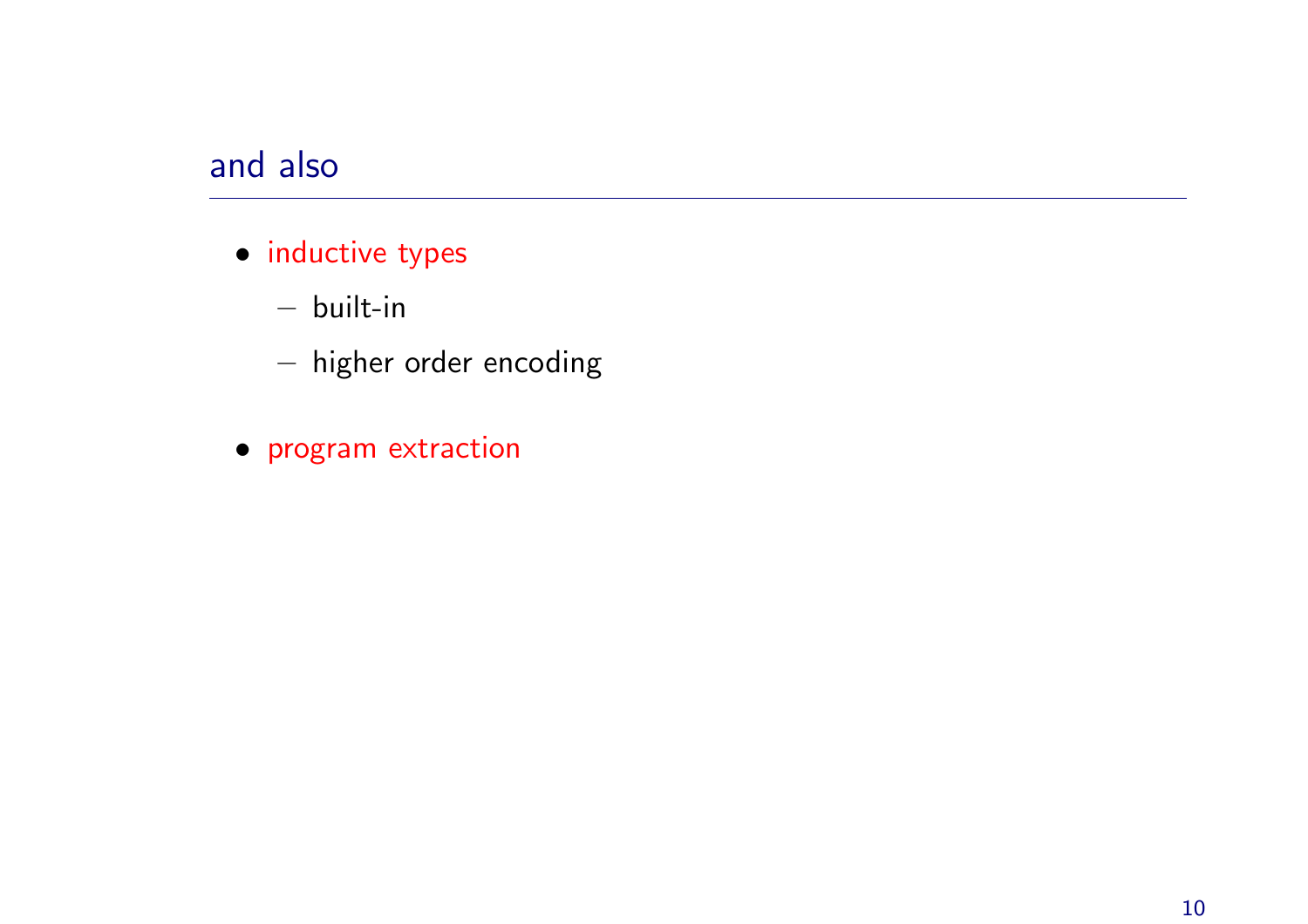### today

first order propositional logic first order predicate logic second order propositional logic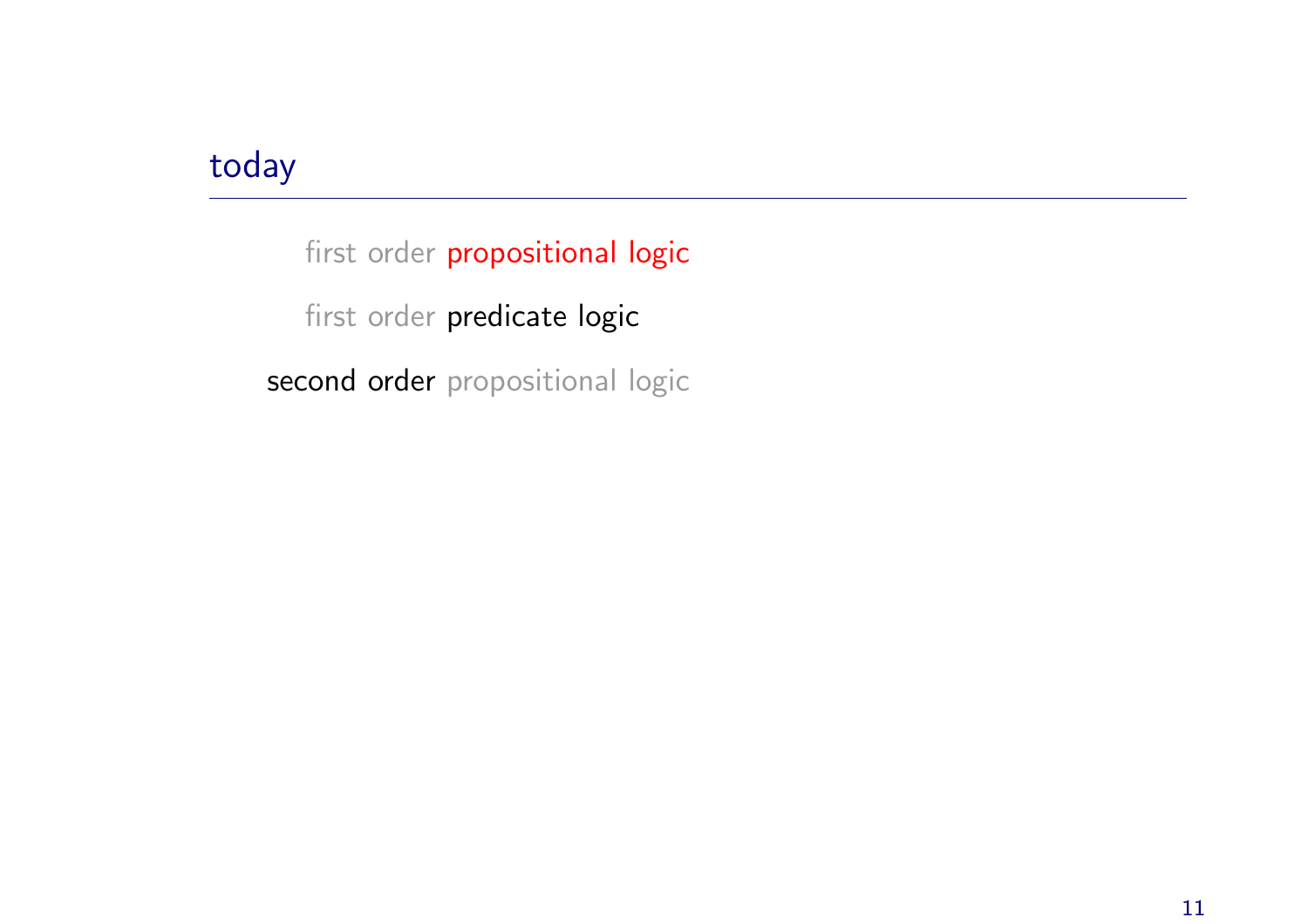### formulas

| $A \rightarrow B$ |                               |
|-------------------|-------------------------------|
| $\mathbb{R}^n$    |                               |
| $\mathbf{1}$      |                               |
| $\neg A$          | $:= \quad A \rightarrow \bot$ |
| $A \wedge B$      |                               |
| $A \vee B$        |                               |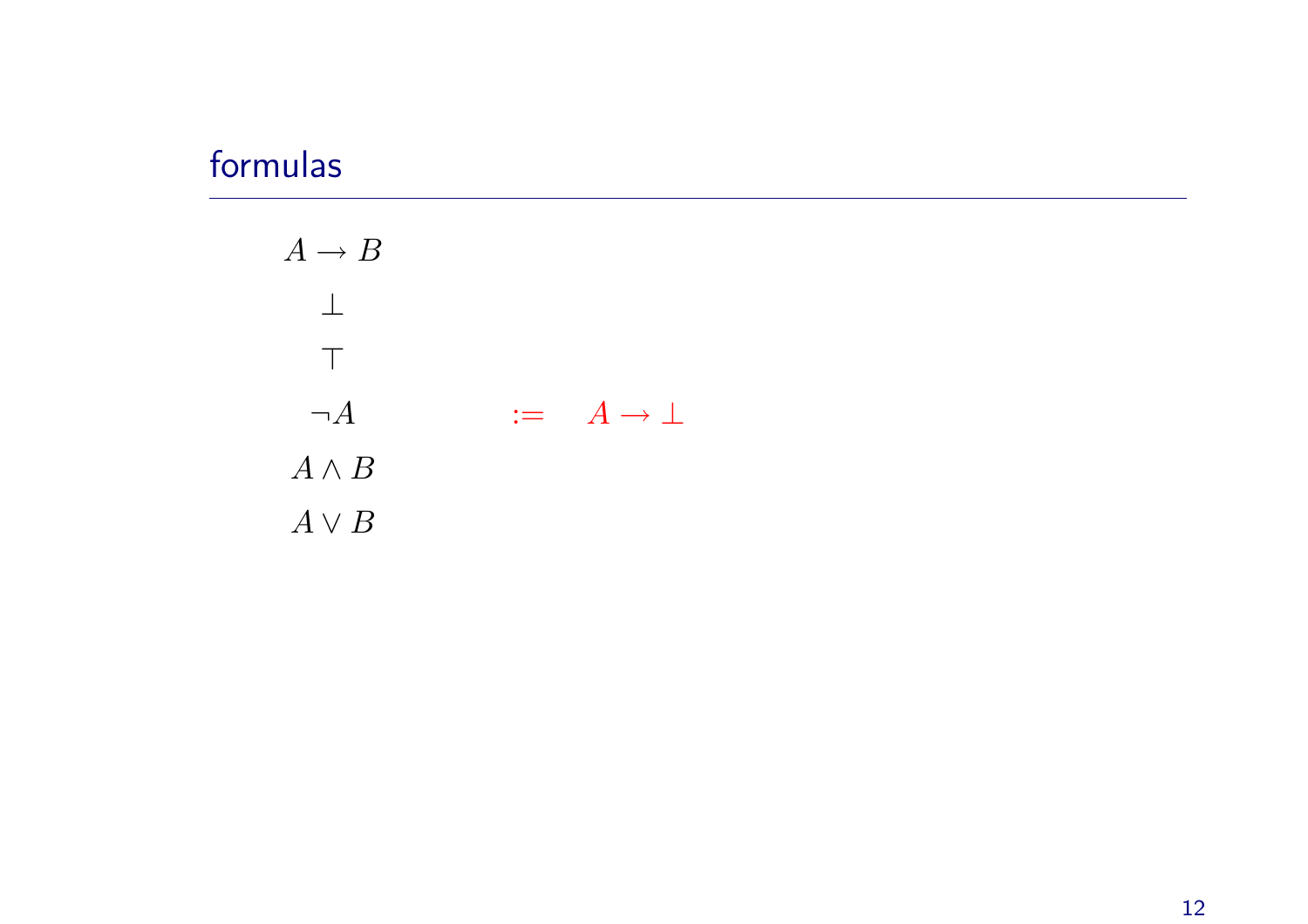# logical rules

two kinds of rules

- introduction rules
- elimination rules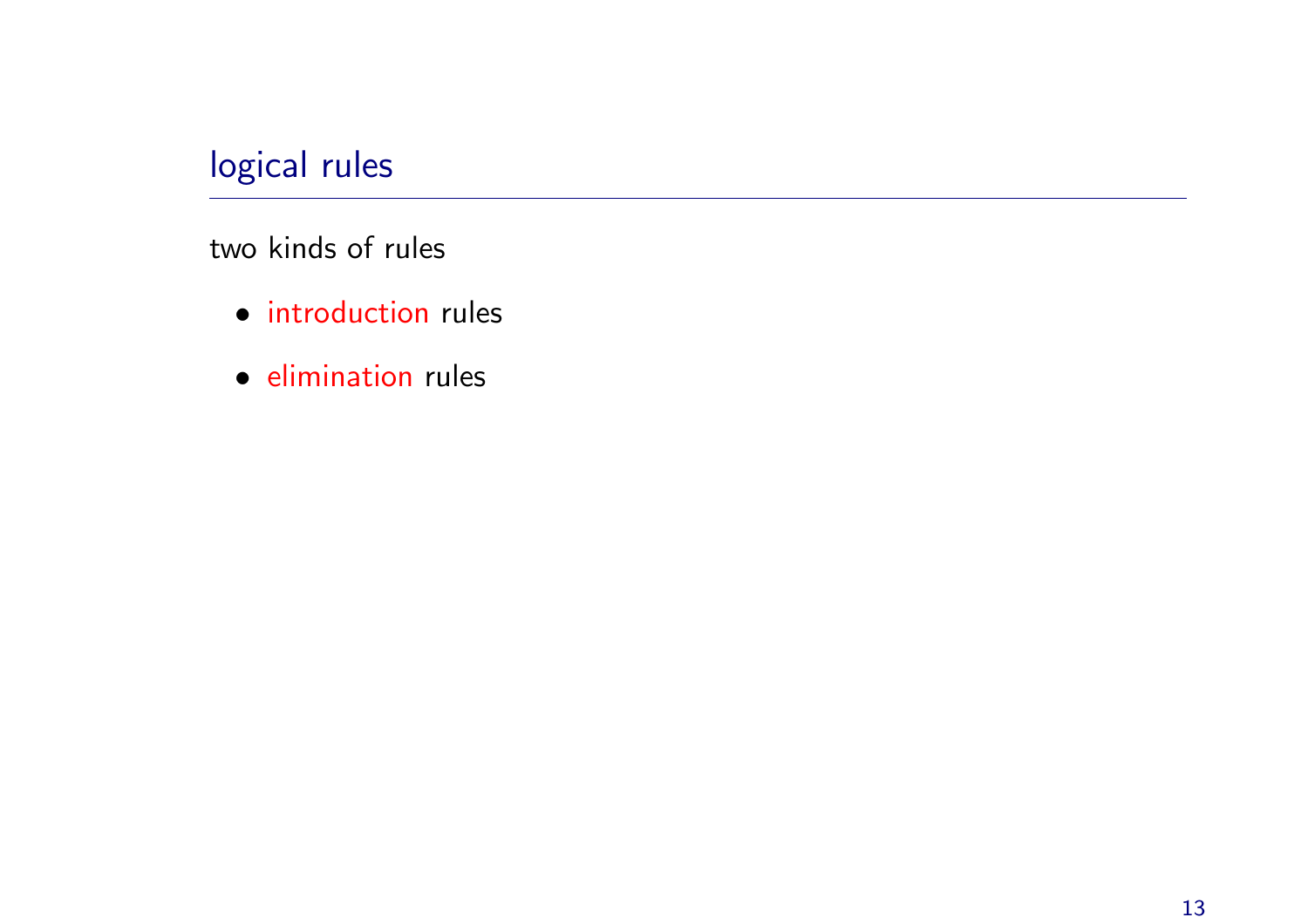rules for <sup>→</sup>

#### introduction rule



elimination rule

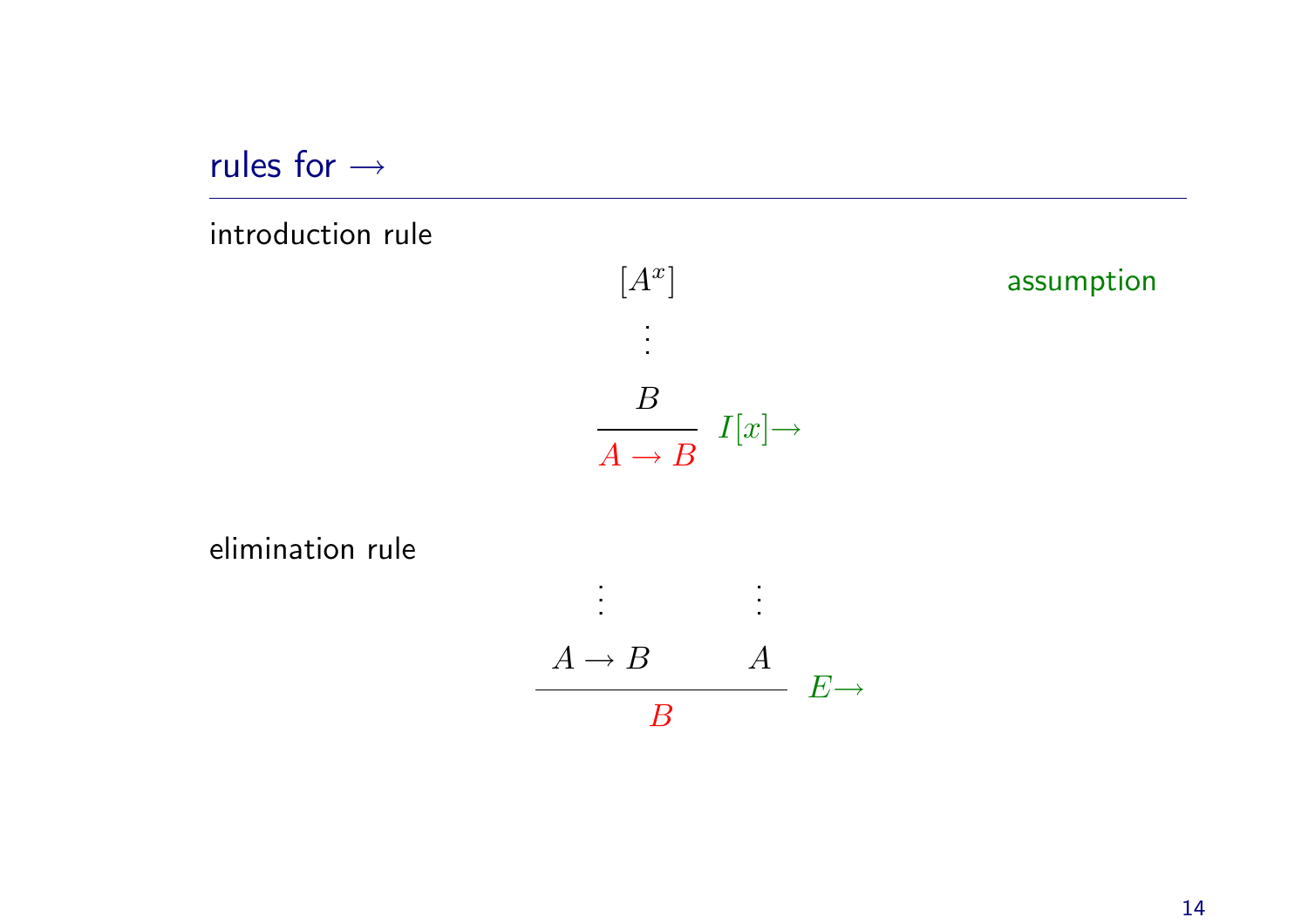# example

 $A \rightarrow A$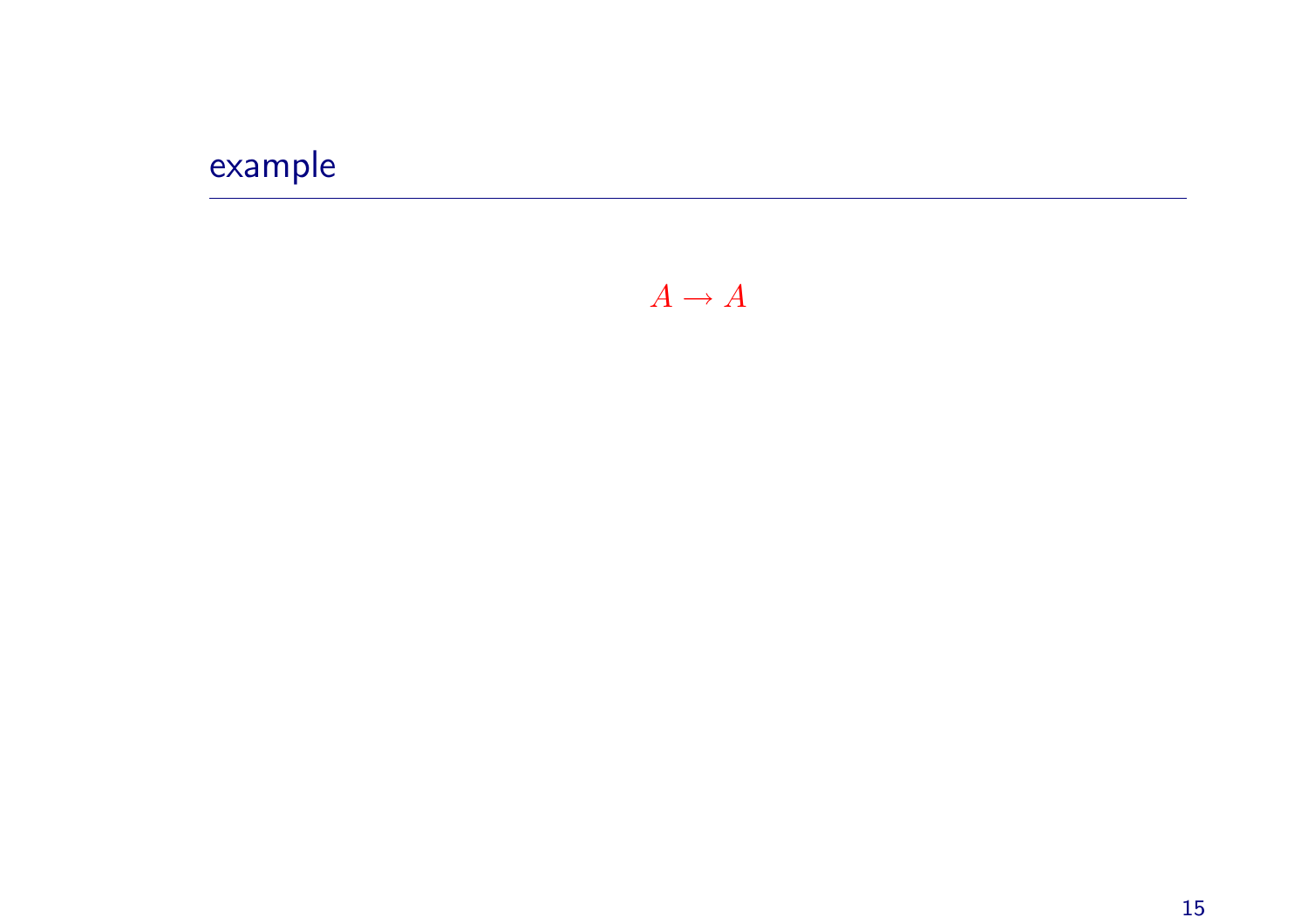bigger example

$$
((A \to B) \to (C \to D)) \to C \to B \to D
$$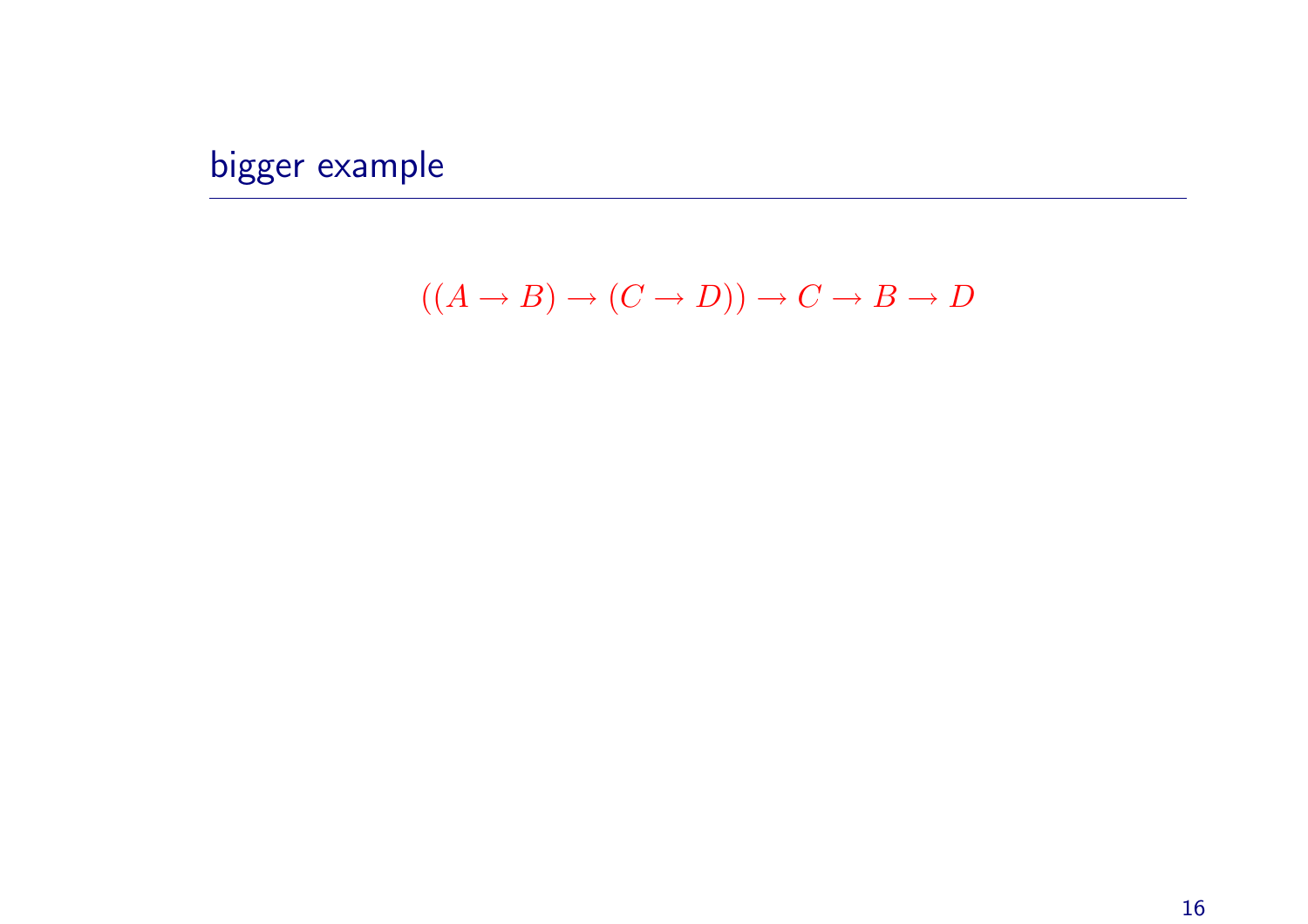#### second hour

### rules for the other connectives

⊥ elimination

 $\top$  introduction

 $\neg$  introduction

 $\neg$  elimination

excluded middle  $A \vee \neg A$ 

∧ introduction

∧ elimination, left rule

<sup>∧</sup> elimination, right rule

∨ introduction, left rule

<sup>∨</sup> introduction, right rule

∨ elimination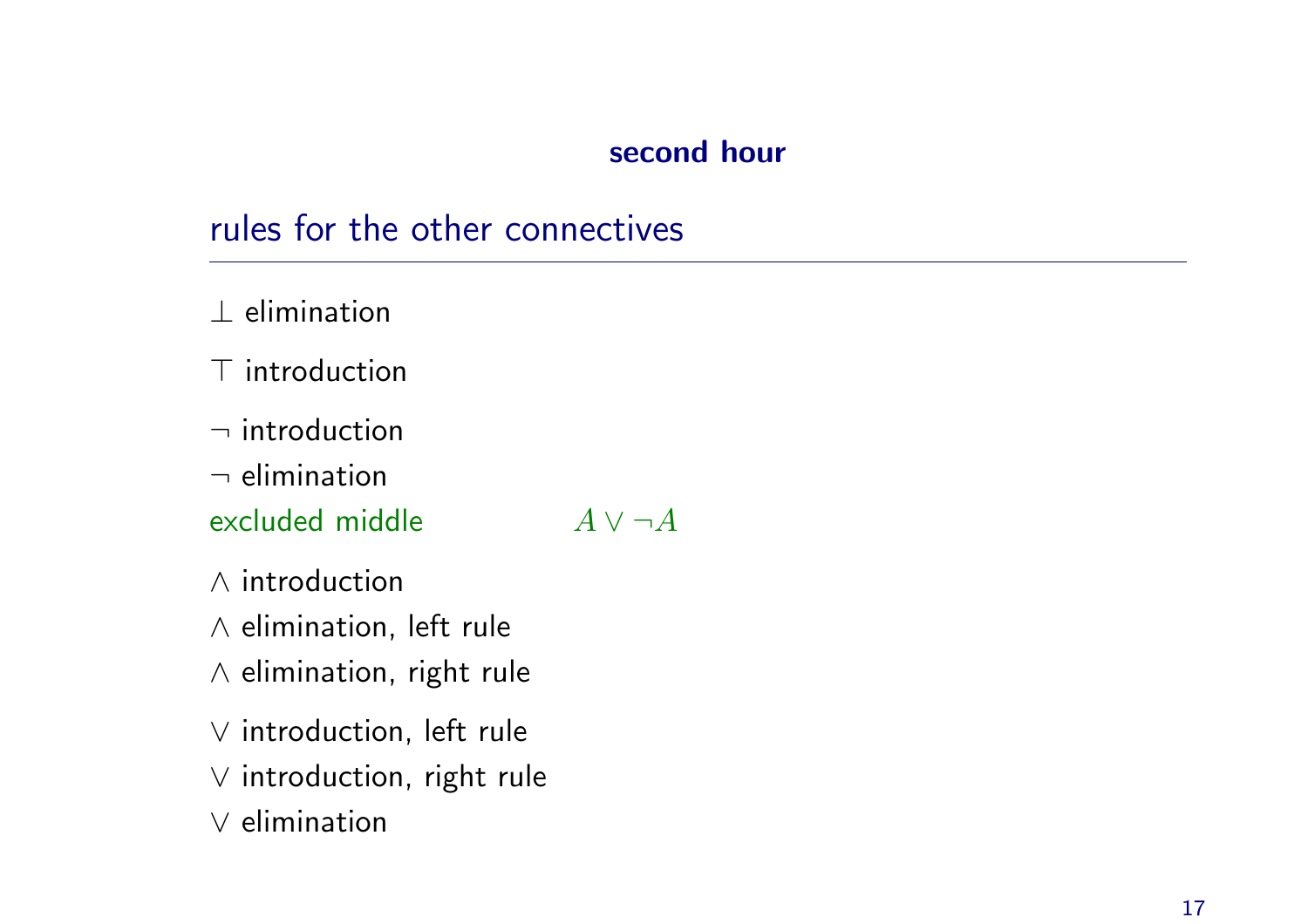the rules for ∨

∨ introduction



∨ elimination

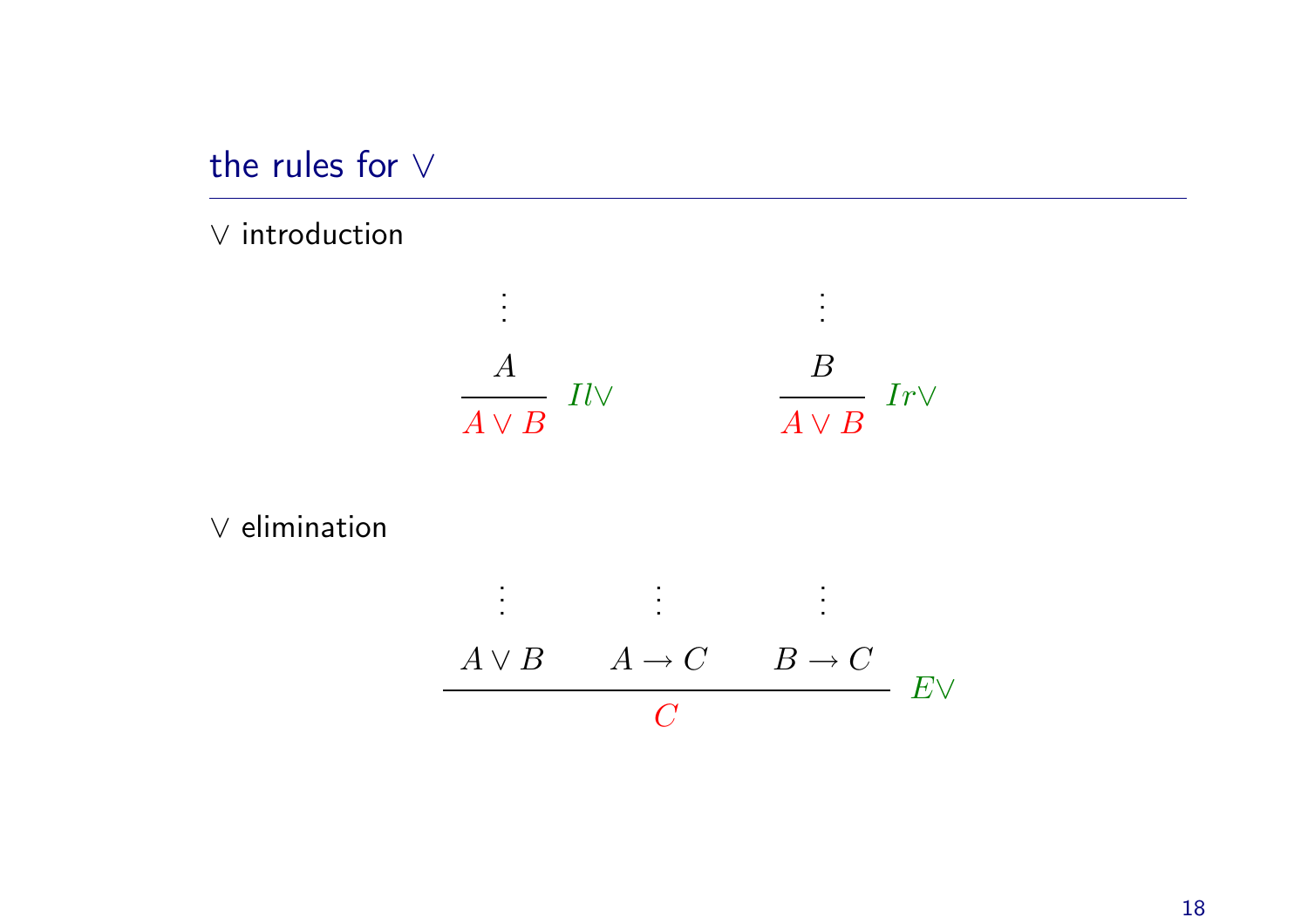example with  $\vee$ 

 $(A \vee B) \rightarrow (B \vee A)$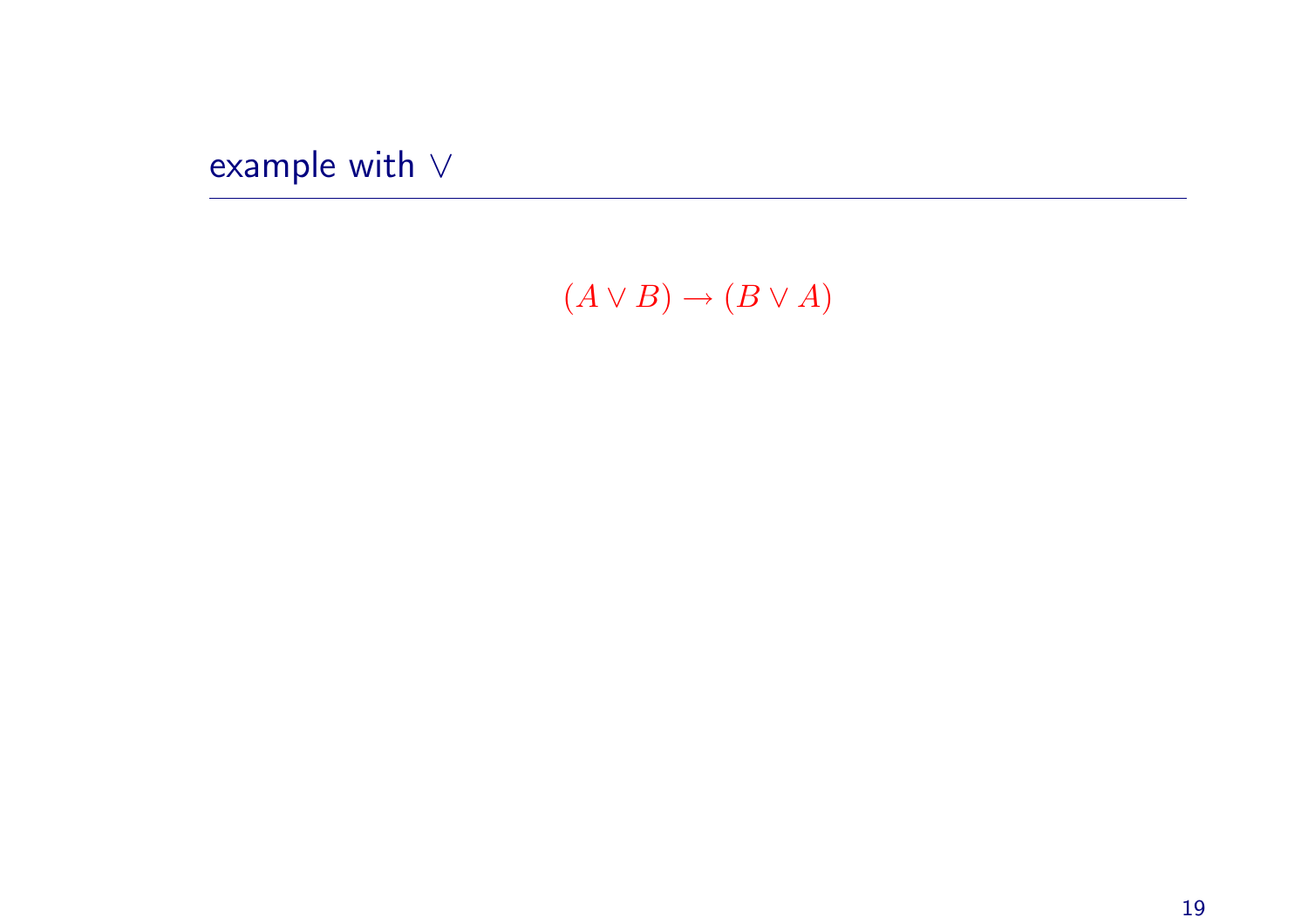# Coq

#### • goals

Coq tells you what is left to be proved

#### • tactics

you tell Coq how to prove it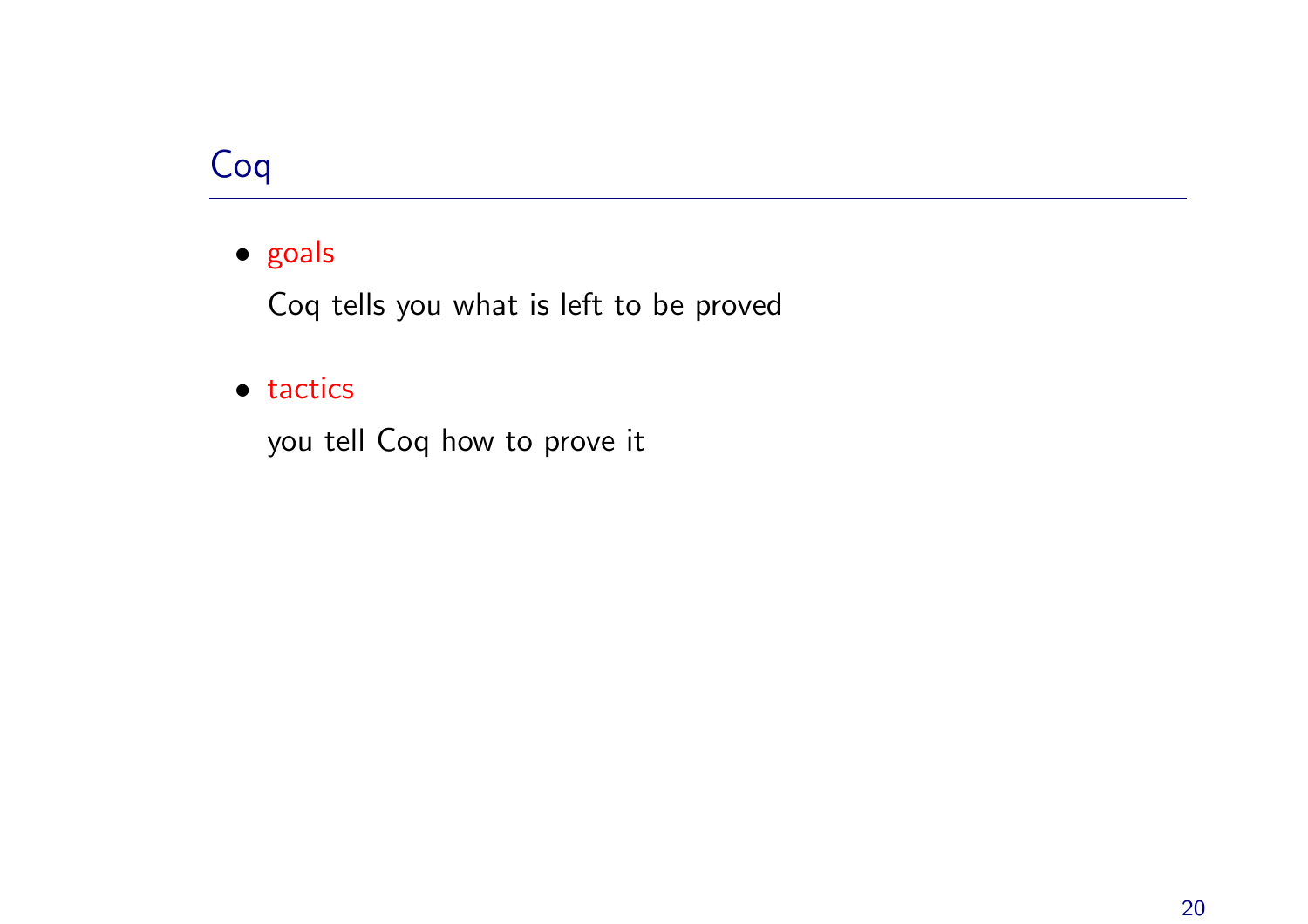# Coq term syntax

 $A \rightarrow B$ False True  $~\tilde{}$  A A  $\wedge$  B  $A \setminus B$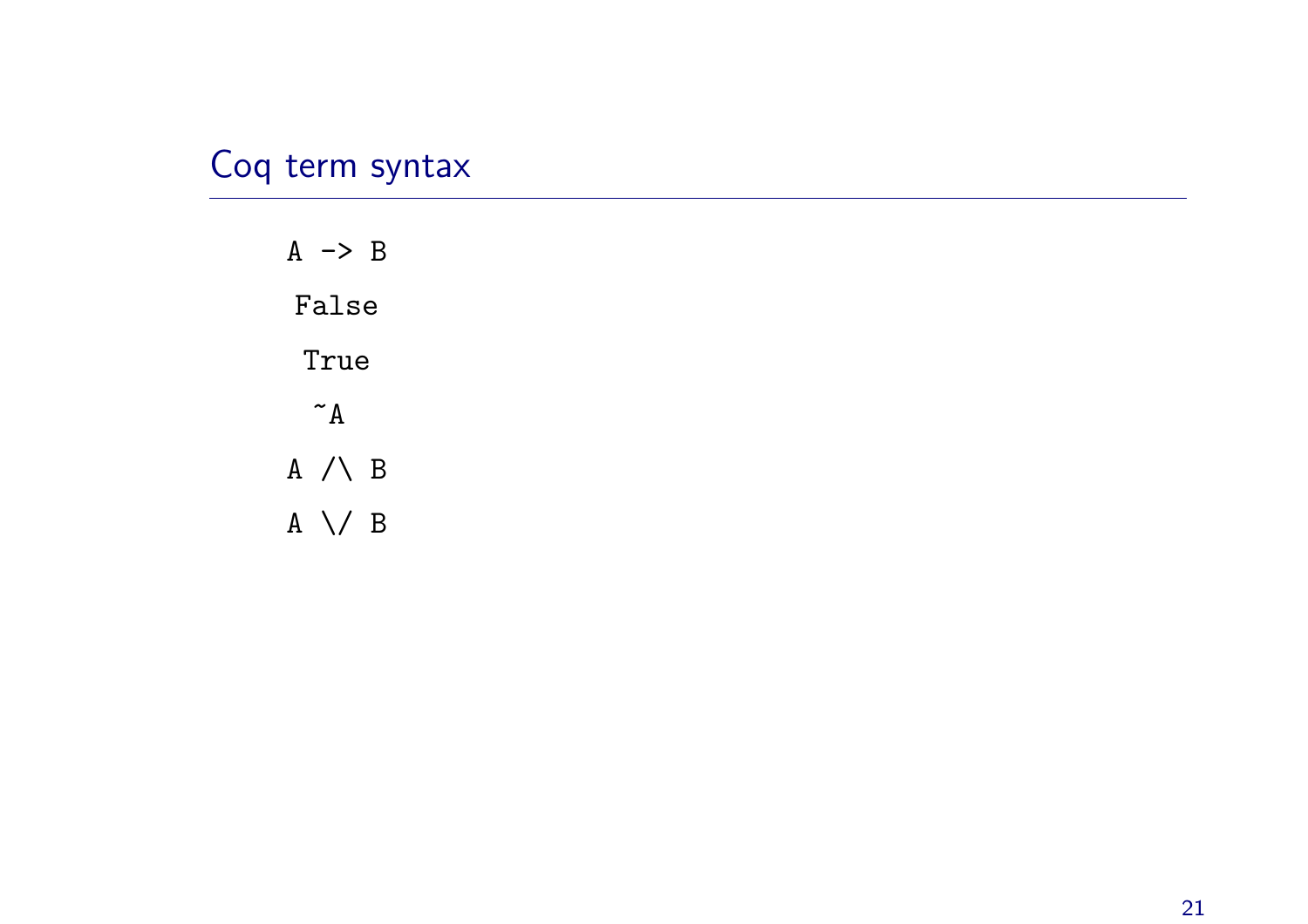# the Coq language

#### commands

- Parameter
- $\bullet$  Lemma
- $\bullet$  Qed

### tactics

- $I[x] \rightarrow$  $\bullet$  intro
- $E \rightarrow$  $\bullet$  apply
- $E \perp$   $El \wedge$   $Er \wedge$   $EV$  $\bullet$  elim
	- assumption
	- $I \wedge$

· left right

 $\bullet$  exact

· split

 $Il\vee\ Ir\vee$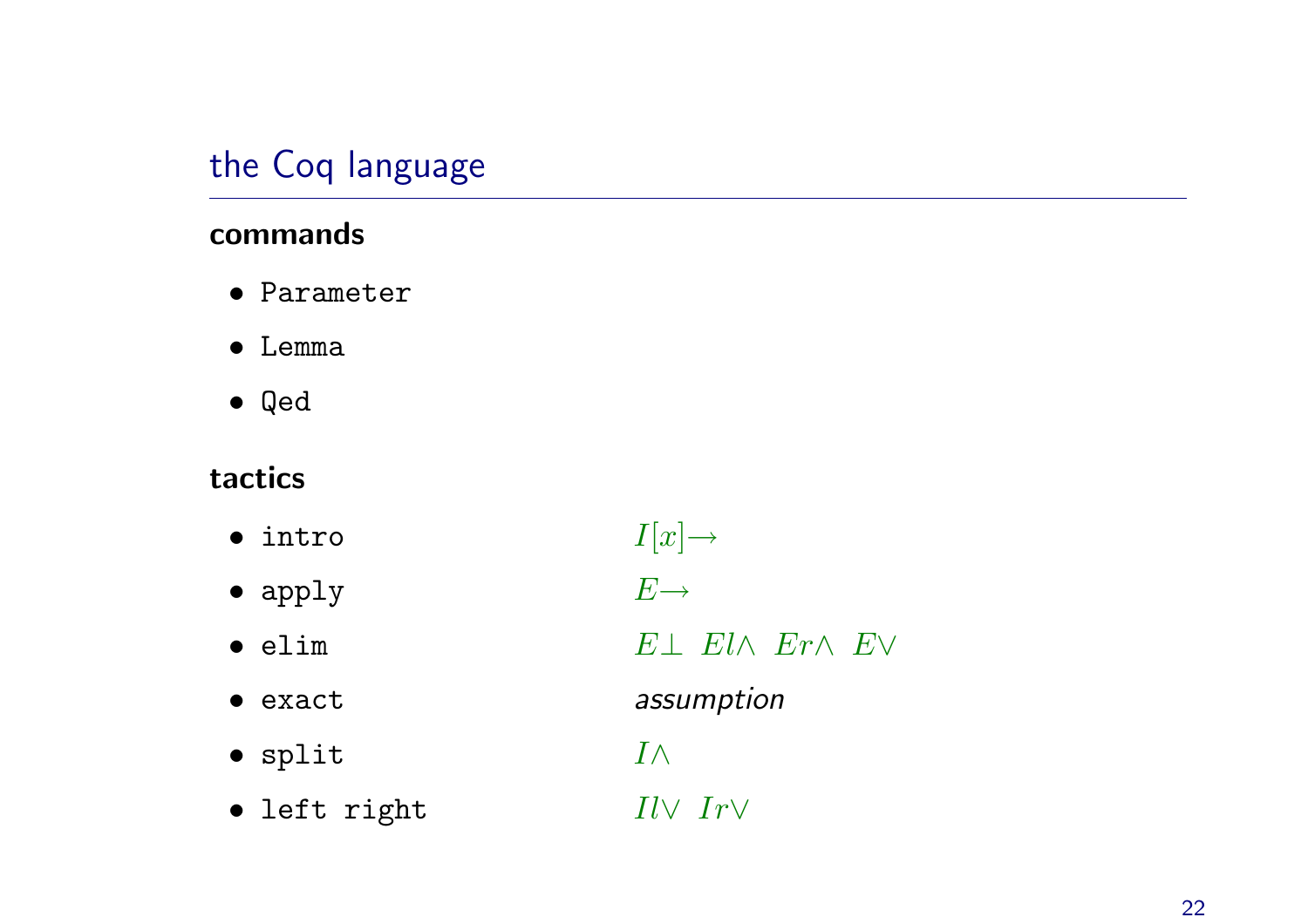### interfaces

- $\bullet$  coqtop  $+$  coqc 'command line'
- $\bullet$  xemacs  $+$  Proof General
- coqide
- pcoq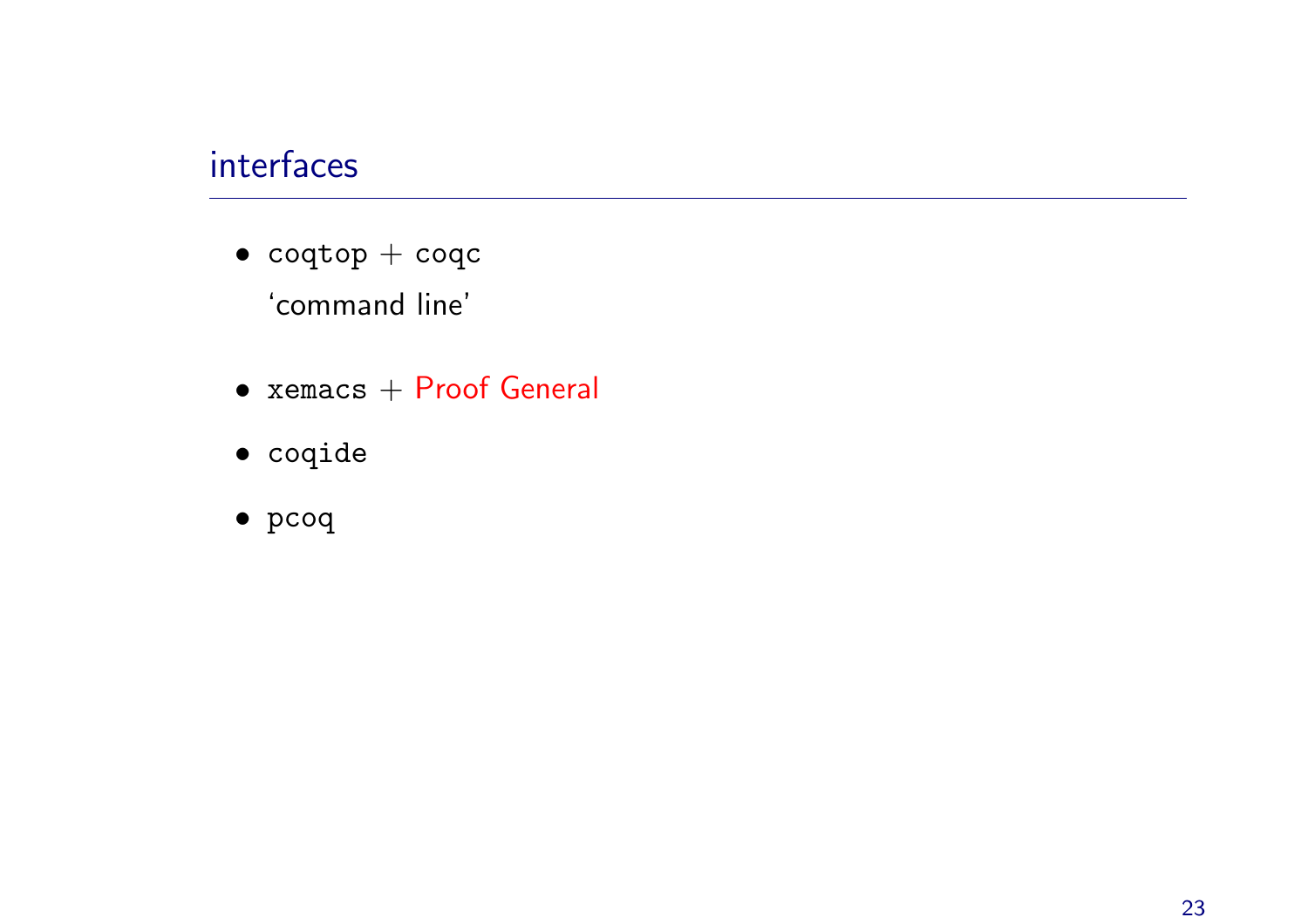# example

#### $A \rightarrow A$

- · with coqtop
- · with Proof General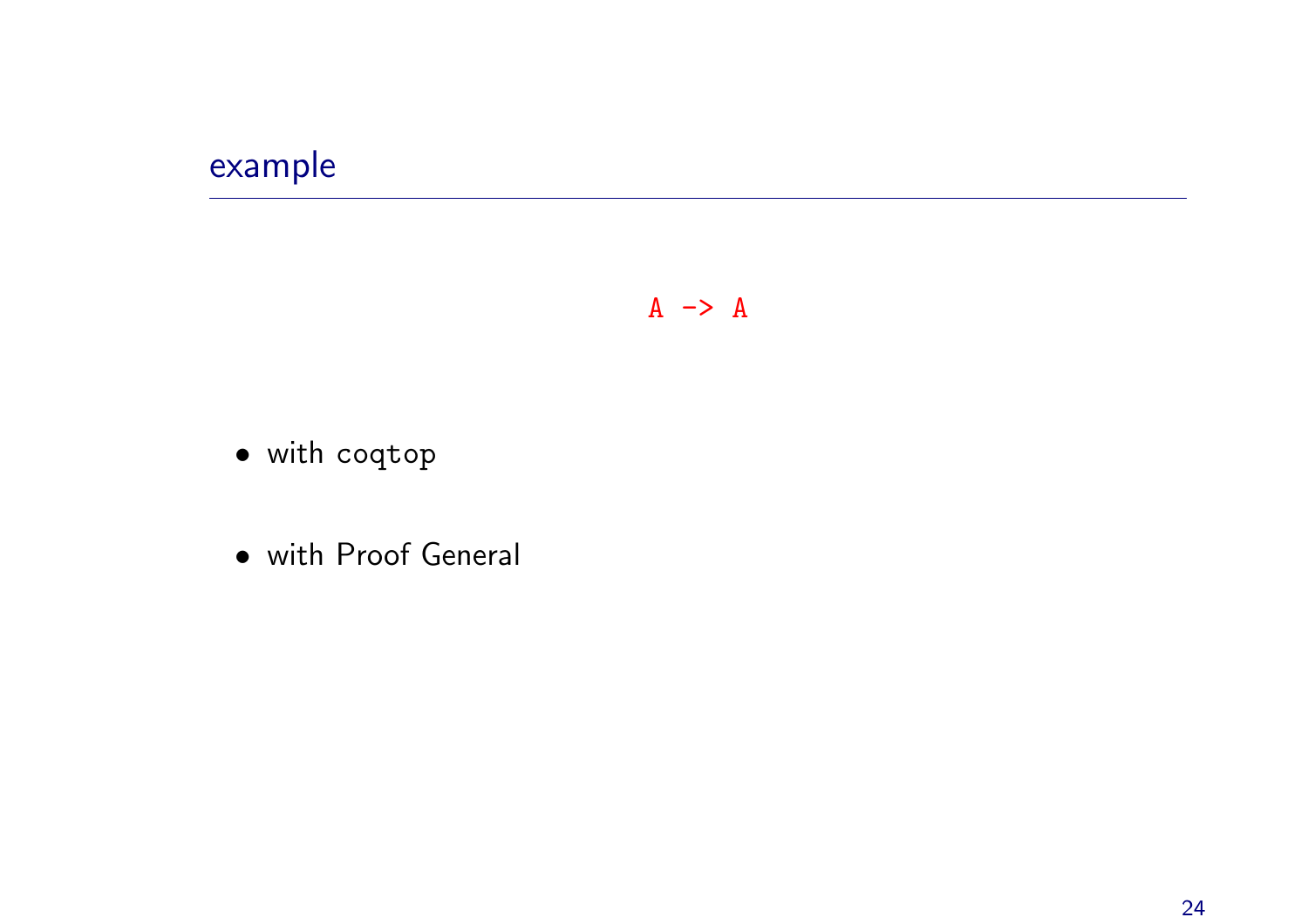the second example

### $((A \rightarrow B) \rightarrow (C \rightarrow D)) \rightarrow C \rightarrow B \rightarrow D$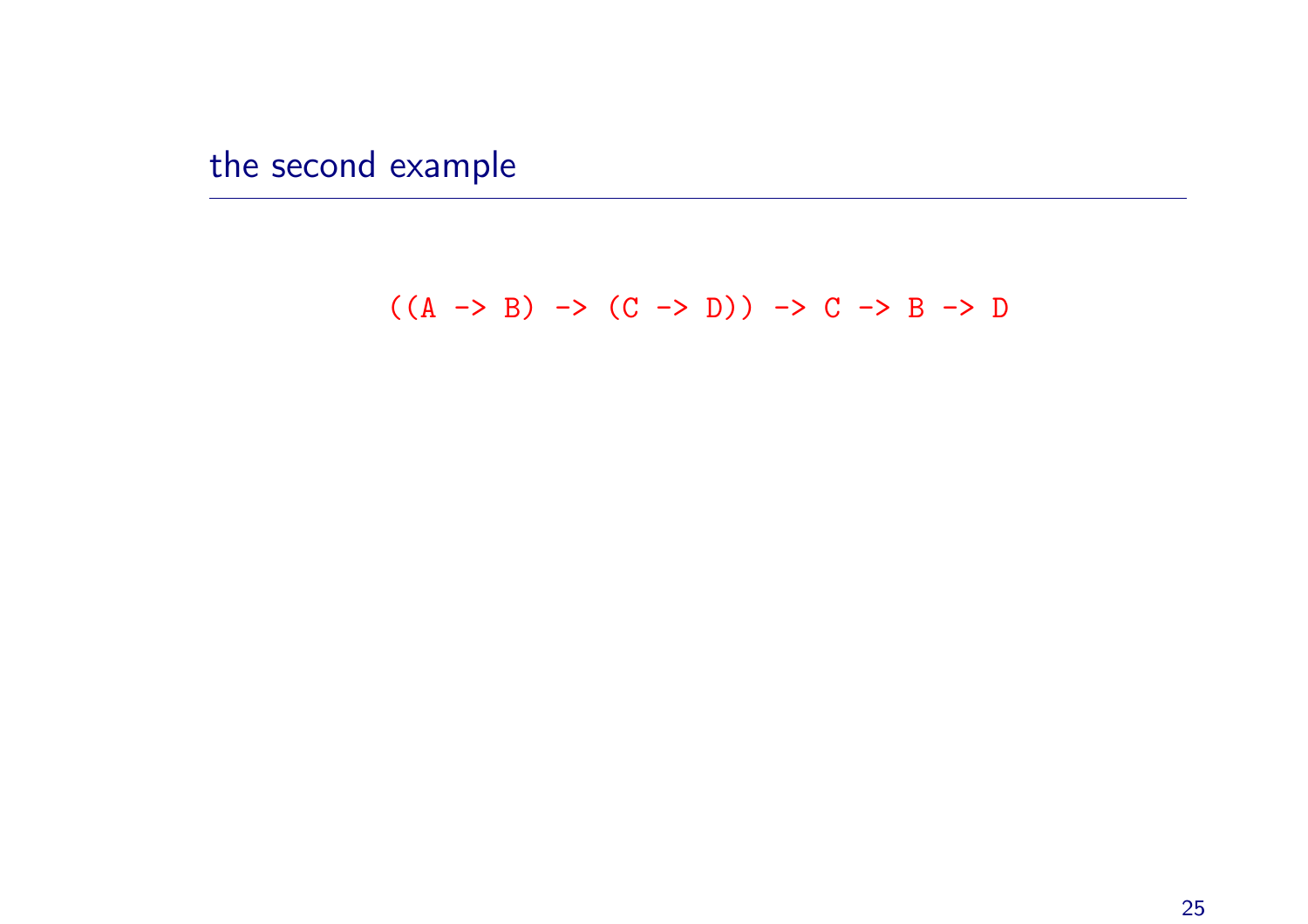and the third example

 $(A \setminus B) \rightarrow (B \setminus A)$